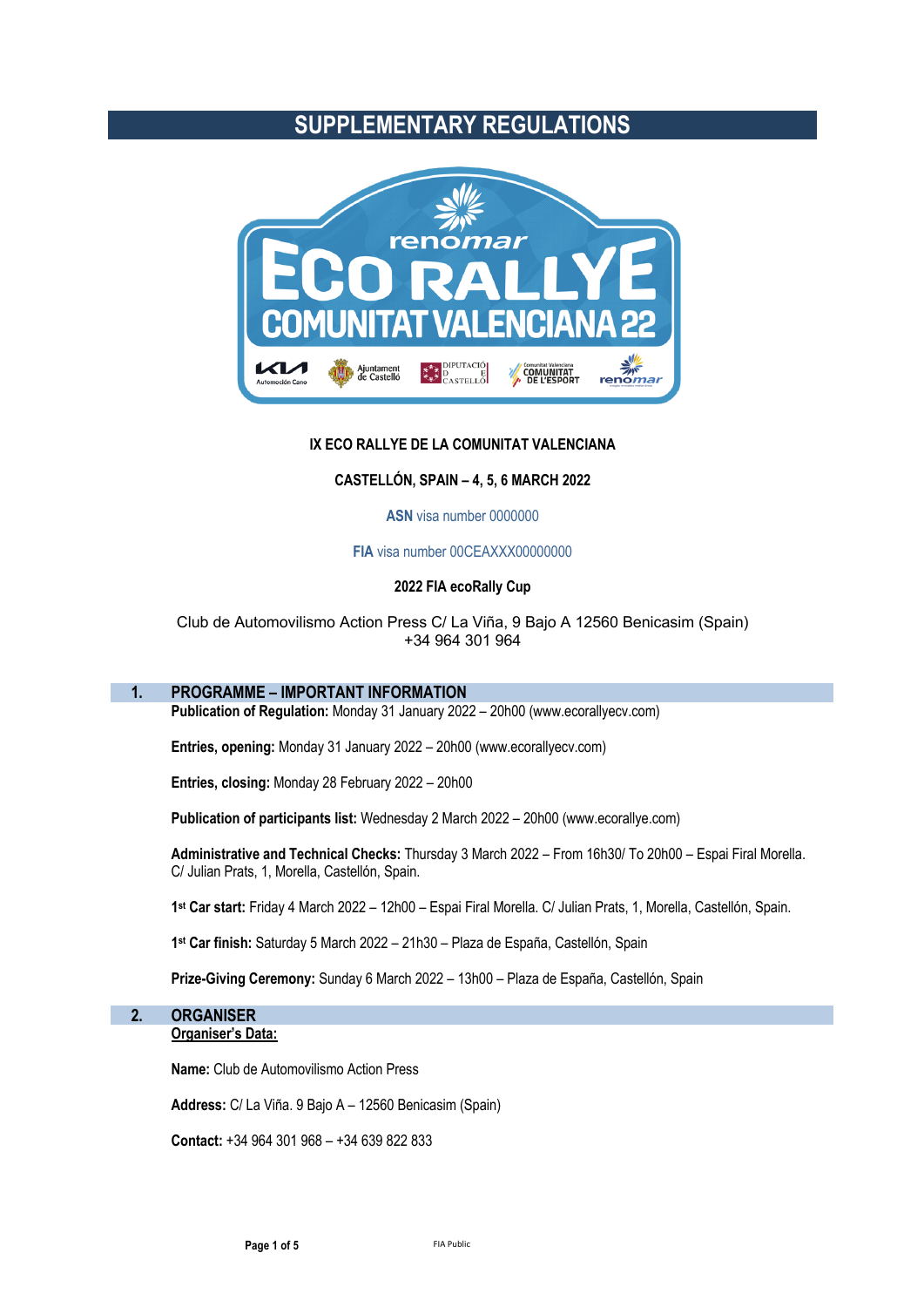**Organising Committee: President:** Fernando Lobón

## **Other information:**

**Website:** www.ecorallyecv.com

**Telephone, Fax, e-mail:** +34 964 301 968 – actionpress@actionpress.net

NOTE: The entry form must be submitted to the above address by regular post or to the above fax or e-mail addresses, and must be received strictly within the time period referred to in the programme.

| <b>OFFICIALS</b> |                                                                         |
|------------------|-------------------------------------------------------------------------|
|                  | a. Stewards                                                             |
|                  | Chairman of the Panel of Stewards: David Domingo (Appointed by the FIA) |
|                  | Steward (01): Alberto González                                          |

- Steward (02): Javier Martínez
- b. Clerk of the Course: Manuel Durán
- c. Deputy Clerk of the Course: Vicente Pons
- d. Secretary of the Event: Alberto Bernabé
- e. FIA Technical Delegate: Mario Bonifacio (Appointed by the FIA)
- f. ASN Technical Delegate: Álex Torres
- g. Competitor Relations Officer: Luis Folch

## **4. FIA AND OTHER TITLES ELIGIBILITY**

**4.1. 2021 FIA titles towards which the event counts** As per the FIA Sporting Regulations Article 15.

## **4.2. Other titles** The rallye counts for the RFEDA Campeonato de España de Energías Alternativas 2022.

**5. VEHICLES ELIGIBLE TO PARTICIPATE**

As per the FIA Technical Regulations Article 1.1

# **6. GENERAL CONDITIONS**<br>**6.1.** The event will be organised in

- The event will be organised in conformity with:
	- the FIA International Sporting Code and its appendices;
	- the Sporting & Technical Regulations of the FIA E-Rally Regularity Cup;
	- the applicable prescriptions stated in the National Sporting Regulations; and
	- the present Supplementary Regulations.

The Organising Committee will ensure that the event complies with all the rules and regulations stated above, and that the event has received all the required administrative authorizations.

## **6.2 Insurance**

The organiser has contracted insurance covering the following risks: PERSONAL DAMAGES 70.000.000 / PROPORTY DAMAGES 15.000.000

## **7. ITINERARY AND LAYOUT**

In the present paragraph, the Organiser must describe the basic information about the event:

## **Total daily distance of the itinerary:**

- Day 1 km. 130.1
- Day 2 km. 306,2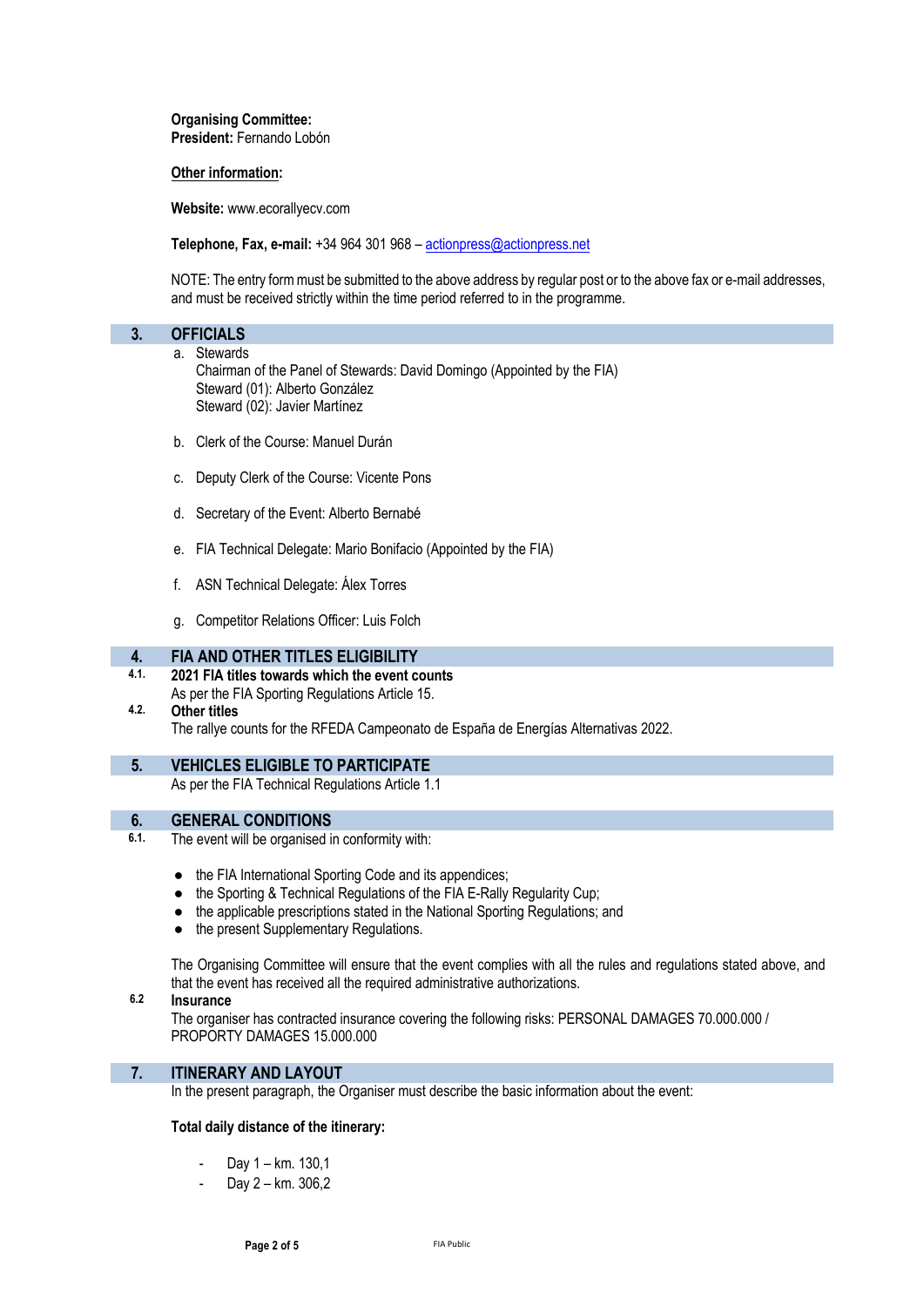Total distance of the itinerary of the entire event: km. 436,3

**A general reference of various places such as villages and other landmarks along the itinerary:** Castellón, Morella, Oropesa and Onda.

### **The number of Regularity Stages per day, as well as the length of each and the total length:**

- Day 1 RS1: km. 78,8; Total km. 78,8
- Day 2 RS2: km. 25,0; RS3: km. 31,3; RS4: km. 18,5; RS5: km. 2,2; RS6: km. 35,0; RS7: km. 11,8; RS8: km. 17,0; Total km. 140,8

#### **Any helpful information regarding the places recharging:**

- Initial recharge: Estación Eléctrica de Renomar. Carretera de Cinctorres a Forcall km. 3,5 Castellón, Spain.
- Rest of the recharges: Plaza de España, Castellón, Spain.

## **8. RUNNING OF THE EVENT**

**8.1. Nature of the event**

The Eco Rallye de la Comunitat Valenciana is an E-Rally Regularity that has a combined final classification (regularity + energy performance index), as per the FIA Sporting Regulations, Article 3.

## **8.2. Start, Finish, Results**

**8.2.1.** The start signal for the event will be given Friday 4 March 2022 – Espai Firal Morella. C/ Julian Prats, 1, Morella, Castellón, Spain. The first car will start at 12h00.

During the overnight stay and after the finish, the cars will remain in the Parc Fermé, which they will enter as soon as they finish a Leg.

The starting sequence will follow the participation number and the cars will start at one-minute intervals.

8.2.2. The first Leg will be made up of 1 Regularity Stages and 0 regroupings, charging stops, etc. The second Leg will be made up of 7 Regularity Stages and 3 regroupings, charging stops, etc.

## **9. CHARGING (BEV/FCEV)**

The organising committee will supply for recharging electric power, or hydrogen, in the case of FCEV's:

## **Recharging points:**

1.Estación Eléctrica de Renomar. Carretera de Cinctorres a Forcall km.3,5 Castellón, Spain (40°36'36"N – 00°11'45"W) Voltage / Amperage supplied: Superfast recharger (100 kW) Mode 4

Type of sockets: CCS-2

2. Plaza de España, Castellón, Spain (39º59'12''N – 00º02'52''W) Voltage / Amperage supplied: 230 V / 32 A Type of sockets: Type 2

## **10. PERFORMANCE INDEX CALCULATION**

As per the FIA Sporting Regulations, Article 3

## **11. ENTRY PROCEDURE AND FEES**

The amount of the entry fee is fixed for each crew comprising two people (driver and co-driver, or driver and navigator):

- a) With the optional advertising proposed by the Organiser: 400 EUR
- b) Without the optional advertising proposed by the Organiser: 800 EUR

#### **11.1 Entry Fee Refund**

Entry fees will be refunded in full:

If the entry is not accepted.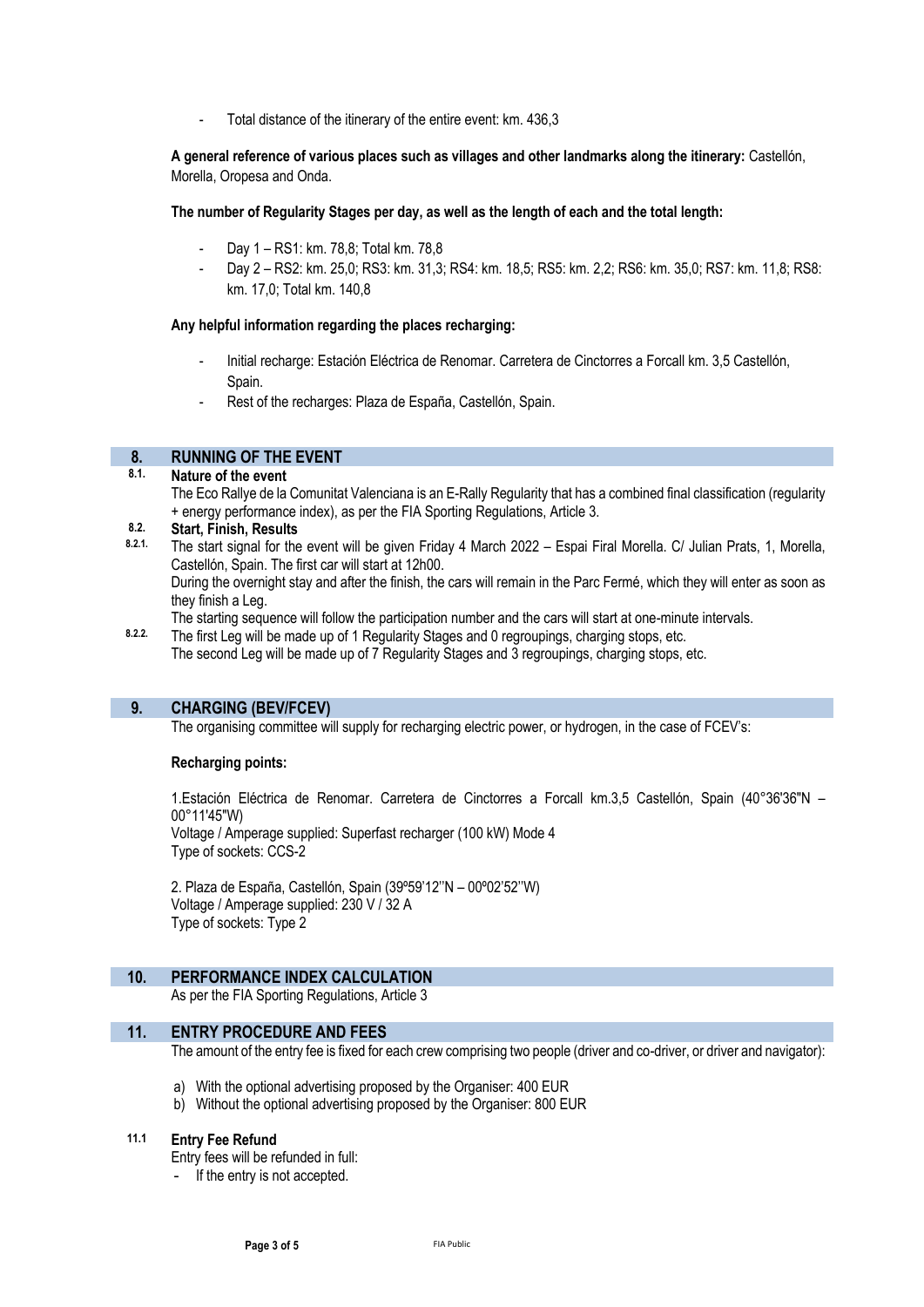If the event is cancelled.

## **11.2 Crew documents**

A crew comprises one driver and one co-driver, or one driver and one navigator.

Both must be a holder of the following documents:

- $\blacktriangledown$  Driving licence according to the entered vehicles (not applicable for the navigators only)
- $\checkmark$  Any grade of FIA licence, issued by their ASN, or
- $\blacktriangledown$  An FIA licence, grade D (or equivalent), obtained for the event, and valid for its duration, which has been issued by their ASN or by the organiser's ASN (with the written permission of the competitor's ASN) and handed over to the participants at the latest during the administrative checks. It will be subject to the payment of a fee of 40 EUR.
- $\checkmark$  Vehicle document permitting its free circulation on public roads.
- $\checkmark$  Should it be applicable, a vehicle document required in the Technical Regulations of the FIA E-Rally Regularity Cup and Energy Consumption Cup.
- $\checkmark$  Vehicle valid insurance certificate in accordance with the vehicle laws.

## **11.3. Entry Form**

Any person, or legal entity, wishing to participate to the event must submit to the event secretariat, a properly filled-in and signed entry form (see Appendix 1), together with all other requested documents, photos, etc. before Monday 28 February 2022 – 20h00

- **11.4.** The field for participation is limited to a total of 40 entries
	- All entry forms received after the above number of vehicles has been accepted will be entered on a reserve list.
- **11.5.** The minimum number of entries is as per the FIA Sporting Regulations, Article 12.

# **12. Advertising Promotion and Publicity**

#### **12.1. Official Supporter**

The organisation of the event is supported by Generalitat Valenciana, Ajuntament de Castelló, Diputació de Castelló, Kia and Renomar, the logos of which must, as a matter of obligation, be displayed on the competition numbers and on any other promotional material intended to be placed on vehicles. Optional advertising material can be proposed by the organisers as follows:

- **Acciona**
- BP España
- myRecarga
- **Circutor**
- El Corte Inglés
- Ajuntament de Morella
- Ajuntament de Oropesa
- Ajuntament de Onda

#### **12.2.** The Organisers will provide the participants with various material and services as follows:

- Proposed optional advertising material
- Invitation to the Prize-Giving Ceremony
- Invitation to the lunch on Saturday 5 March 2022
- Road Book
- Suplementary Regulations
- Competition numbers
- Crew identification cards

## **13. PROTESTS / APPEALS**

#### The amount of the protest fee is 1.000 EUR.

Protests against the preliminary official results of the event must be lodged, in writing, in accordance with the prescriptions set in the ISC with the Clerk of the Course within 30 minutes of the moment of their posting on the official notice board. Upon the expiration of this time period, the preliminary results become final.